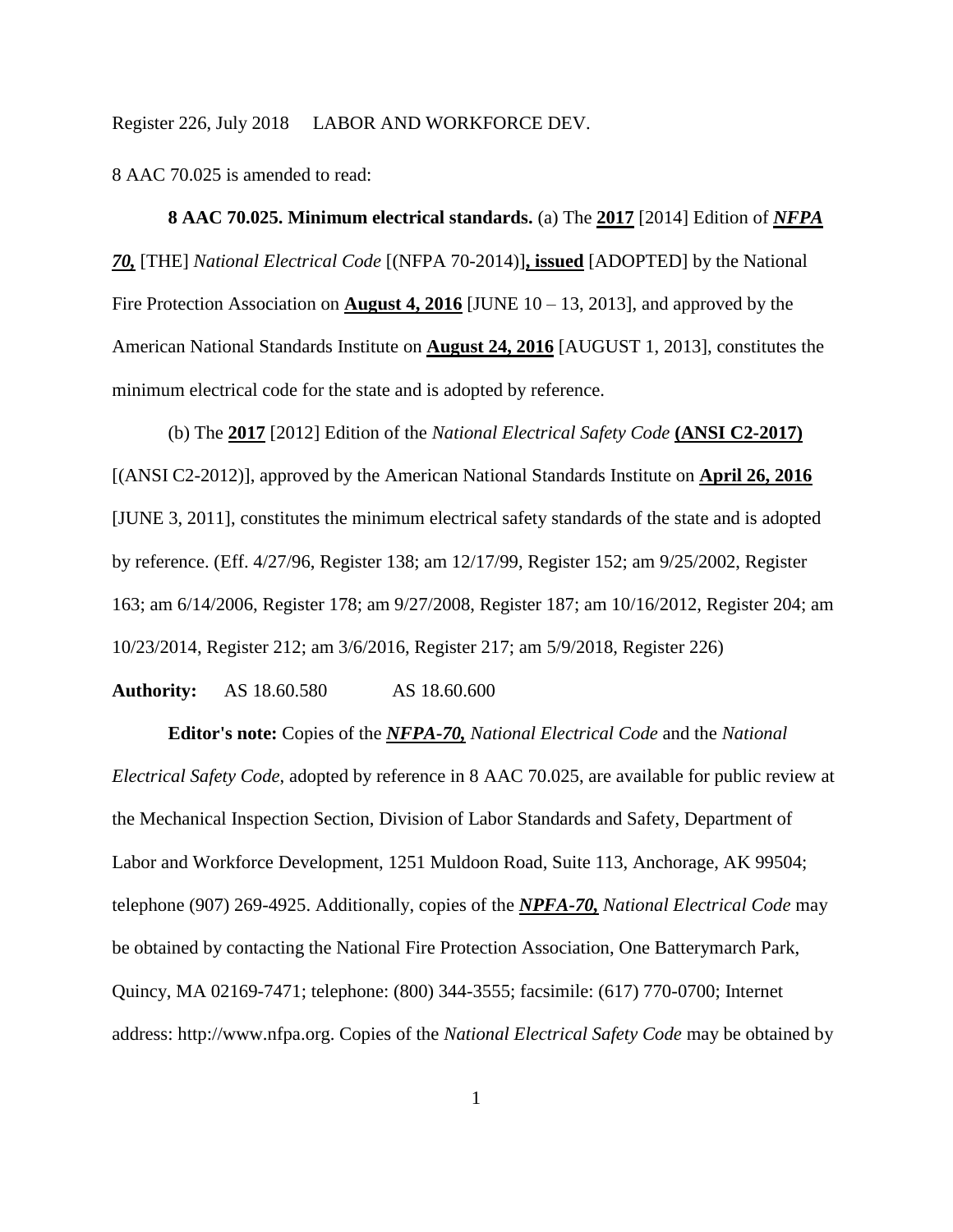contacting the Institute of Electrical and Electronics Engineers Inc., 3 Park Avenue, New York, NY 10016-5997**; Internet address: http://www.ieee.org**.

8 AAC 78.020(a)(4) is amended to read:

(4) be mailed, faxed**, sent by electronic mail,** or hand delivered to the department's mechanical inspection section.

8 AAC 78.020(b) is repealed and readopted to read:

(b) In addition to submitting the notification in (a) of this section, an operator or owner shall obtain a certificate of operation for the amusement ride before the ride is placed in service to the public. To obtain a certificate of operation, the operator or owner shall ask the department or National Association of Amusement Ride Safety Officials (NAARSO) Level II Inspector designated by the department to inspect the ride. An inspector designated under this subsection shall file, not later than 15 days after the inspection, a copy of the inspection report with the department for review. Upon review of the inspection report, if the department determines that the ride complies with this chapter and AS 05.20.010, the department will issue to the owner or operator a certificate of operation that is valid for one year after issuance. If the operator or owner intends to place the ride in service to the public after the certificate of operation has expired, the operator or owner shall obtain a new certificate of operation under the process in this subsection before operating the ride for the public.

8 AAC 78.020(c) is repealed: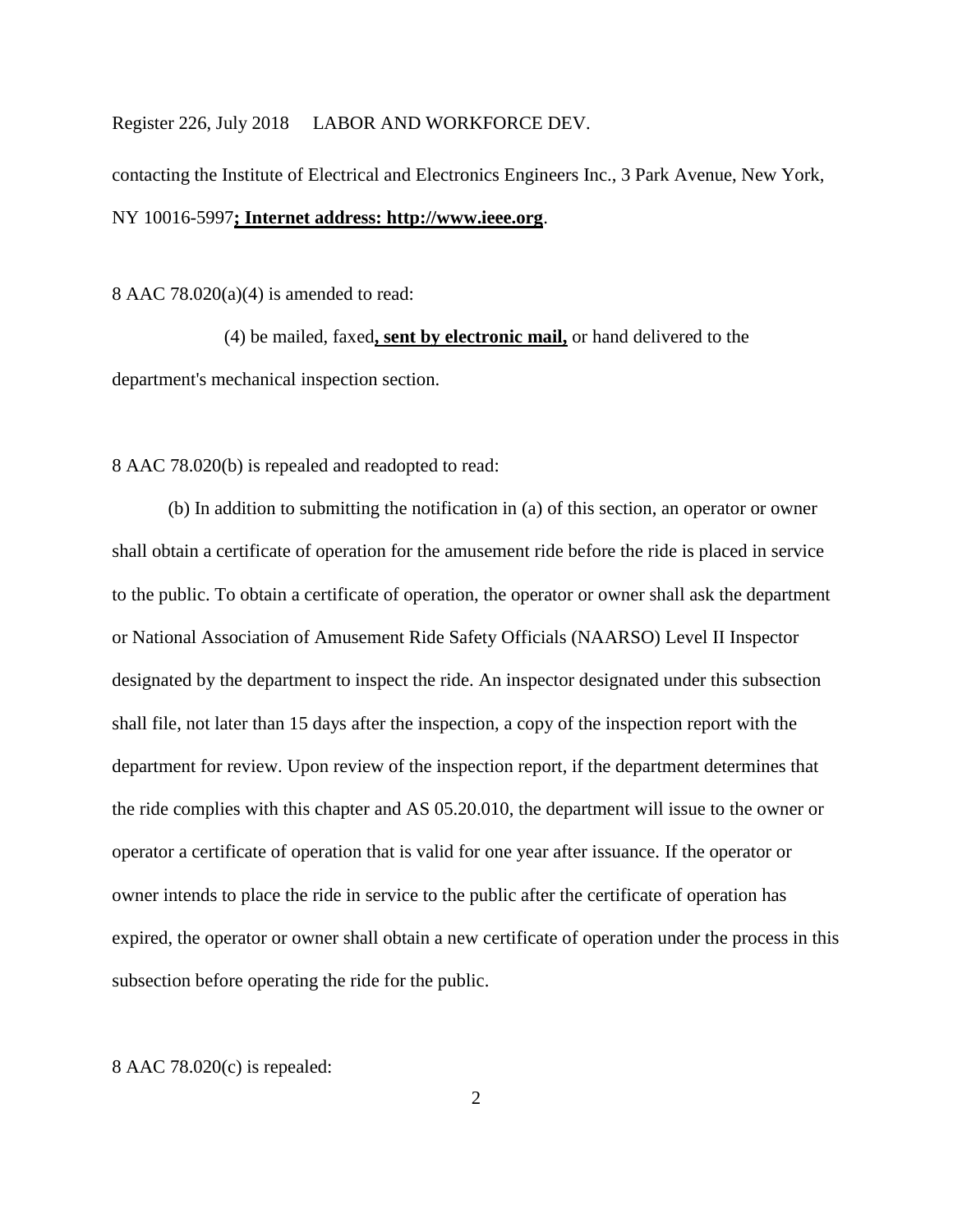(c) Repealed 5/9/2018.

8 AAC 78.020(f) is amended to read:

(f) An inspector who is designated under (b) [OR (c)] of this section may not condemn equipment under AS 05.20.050. (Eff. 11/30/89, Register 112; am 6/15/2001, Register 158; am 5/9/2018, Register 226)

**Authority:** AS 05.20.030 AS 05.20.060 AS 05.20.070 AS 05.20.040

**Editor's note:** The **contact information** [ADDRESS] for the mechanical inspection section is: Department of Labor and Workforce Development, **Mechanical Inspection Section, 1251 Muldoon Road, Suite 113** [MECHANICAL INSPECTION SECTION, P.O. BOX 107020], Anchorage, AK **99504; phone: (907) 269-4925; fax: (907) 269-4932; e-mail address: [Anchorage.LSS-MI@alaska.gov](mailto:Anchorage.LSS-MI@alaska.gov)** [99510].

[AS OF REGISTER 151 (OCTOBER 1999), THE REGULATIONS ATTORNEY MADE TECHNICAL REVISIONS UNDER AS 44.62.125(b)(6) TO REFLECT THE NAME CHANGE OF THE DEPARTMENT OF LABOR TO THE DEPARTMENT OF LABOR AND WORKFORCE DEVELOPMENT MADE BY CH. 58, SLA 1999 AND THE CORRESPONDING TITLE CHANGE OF THE COMMISSIONER OF LABOR.]

8 AAC 78 is amended by adding a new section to read: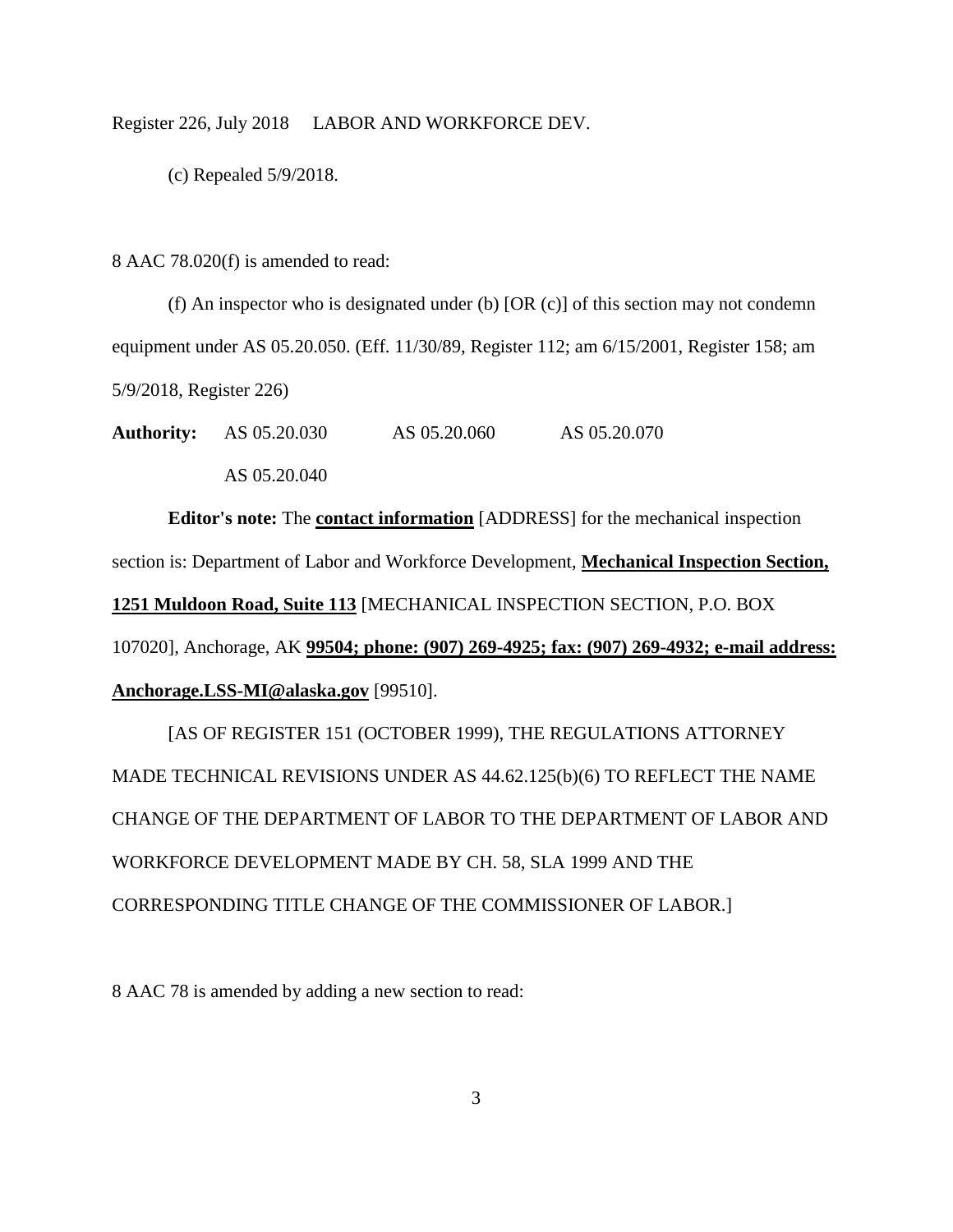**8 AAC 78.025. Annual operating schedule.** (a) Each operator of an amusement ride shall submit an annual operating schedule of every ride the operator intends to operate in a calendar year, on a form provided by the department, on or before January 1 of that year. The schedule must be mailed, faxed, sent by electronic mail, or hand delivered to the department's mechanical inspection section. The schedule must identify each ride the operator intends to operate, and specify the intended dates of operation and locations of use. An operator shall notify the department's mechanical inspection section in writing of any change to the annual operating schedule at least 15 days in advance of the intended change. (Eff. 5/9/2018, Register 226)

**Authority:** AS 05.20.020 AS 05.20.060 AS 05.20.070 AS 05.20.030

**Editor's note:** The contact information for the mechanical inspection section is: Department of Labor and Workforce Development, Mechanical Inspection Section, 1251 Muldoon Road, Suite 113, Anchorage, AK 99504; phone: (907) 269-4925; fax: (907) 269-4932; e-mail address: [Anchorage.LSS-MI@alaska.gov.](mailto:Anchorage.LSS-MI@alaska.gov)

8 AAC 78.150(a) is amended to read:

(a) The owner or operator of an amusement ride **shall** [MUST] have at least \$1,000,000 liability insurance. Evidence of the insurance must be mailed**, faxed, sent by electronic mail, or hand delivered** to the department's mechanical inspection section at least 10 days before planned operation, and must be available at the location where the amusement ride is operated.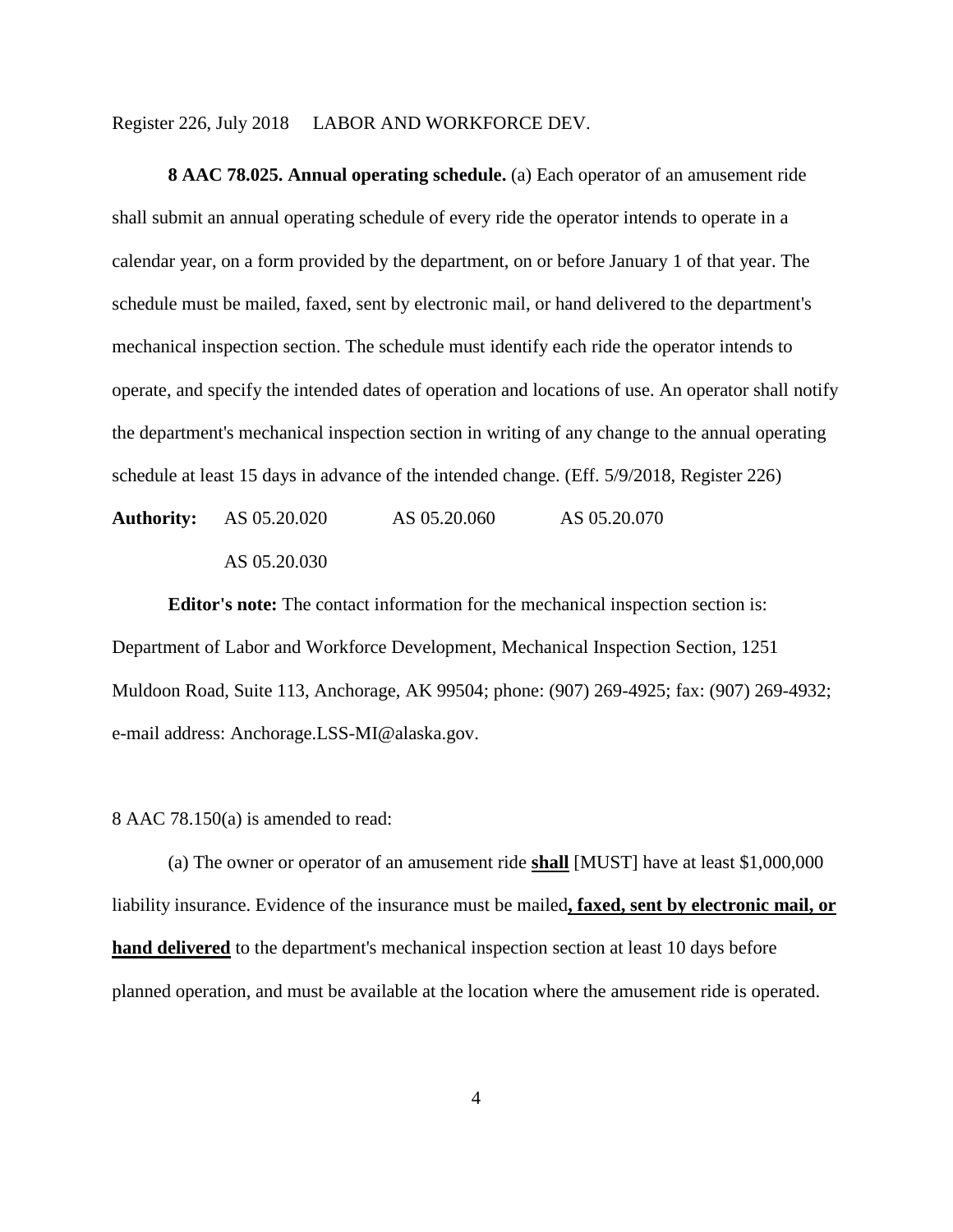8 AAC 78.150(c) is repealed:

(c) Repealed 5/9/2018.

8 AAC 78.150 is amended by adding new subsections to read:

(d) The owner or operator of an amusement ride shall immediately notify the department's mechanical inspection section, by telephone, of any occurrence involving an amusement ride, if the occurrence results in

(1) the death of a person;

(2) injury to a person that requires ambulance or emergency vehicle transport to a hospital or clinic, and the injury is the result of a mechanical or structural failure of the amusement ride; or

(3) a mechanical or structural failure of the amusement ride that affects the safe operation of the amusement ride.

(e) The owner or operator of an amusement ride shall, within 24 hours, notify the department's mechanical inspection section, by telephone, facsimile, or electronic mail, of an injury to a person involving an amusement ride, other than a death or injury that is reportable under  $(d)(1)$  or  $(2)$  of this section.

(f) If an occurrence described in (d) of this section occurs after ordinary business hours of the department's mechanical inspection section, the owner or operator of an amusement ride shall immediately notify the local police or local office of the Department of Public Safety, division of state troopers, in addition to the notification required in (d) of this section.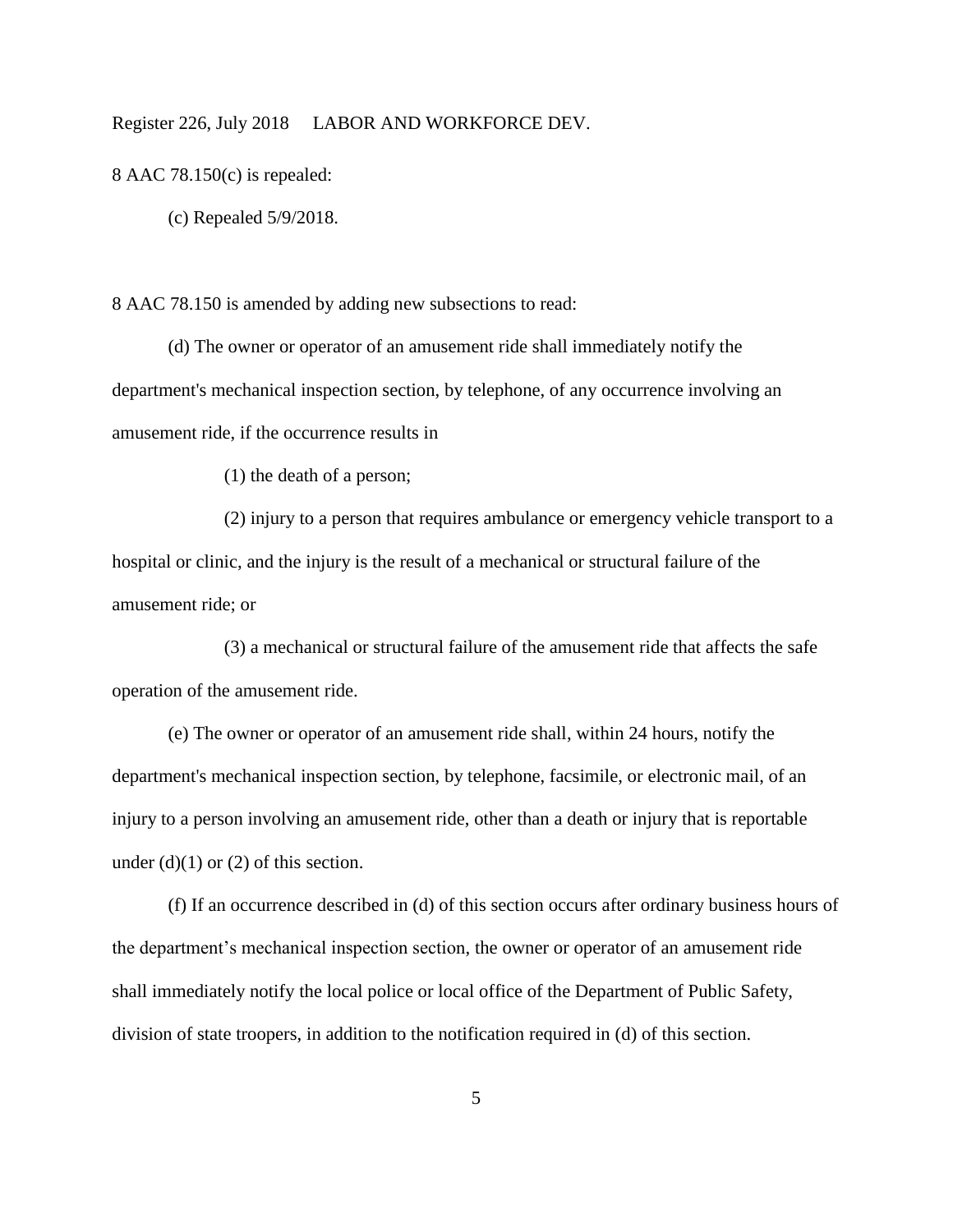(g) The owner or operator of an amusement ride shall prepare a written report of an occurrence described in (d) of this section and mail, fax, send by electronic mail, or hand deliver the written report to the department's mechanical inspection section not later than 48 hours after the occurrence. The written report must include:

(1) the date of the occurrence;

(2) the name, manufacturer, and serial number of the amusement ride involved;

(3) the name, age, address, and telephone number of the injured or deceased person, if any;

(4) a description of the injury, and medical treatment administered to the injured or deceased person, if any; and

(5) a narrative description of the occurrence.

(h) The owner or operator of an amusement ride involved in an occurrence described in  $(d)(1)$  or  $(2)$  of this section shall, after securing the scene to prevent additional injuries and to remove any injured or deceased persons, immediately remove the ride from service. The department will conduct a prompt investigation of an amusement ride removed from service under this subsection. The ride may not be repaired or operated until the department completes its investigation. (Eff. 11/30/89, Register 112; am 5/9/2018, Register 226)

**Authority: AS 05.20.030** AS 05.20.070

**Editor's note:** The **contact information** [ADDRESS] for the mechanical inspection section is: Department of Labor and Workforce Development, **Mechanical Inspection Section, 1251 Muldoon Road, Suite 113** [MECHANICAL INSPECTION SECTION, P.O. BOX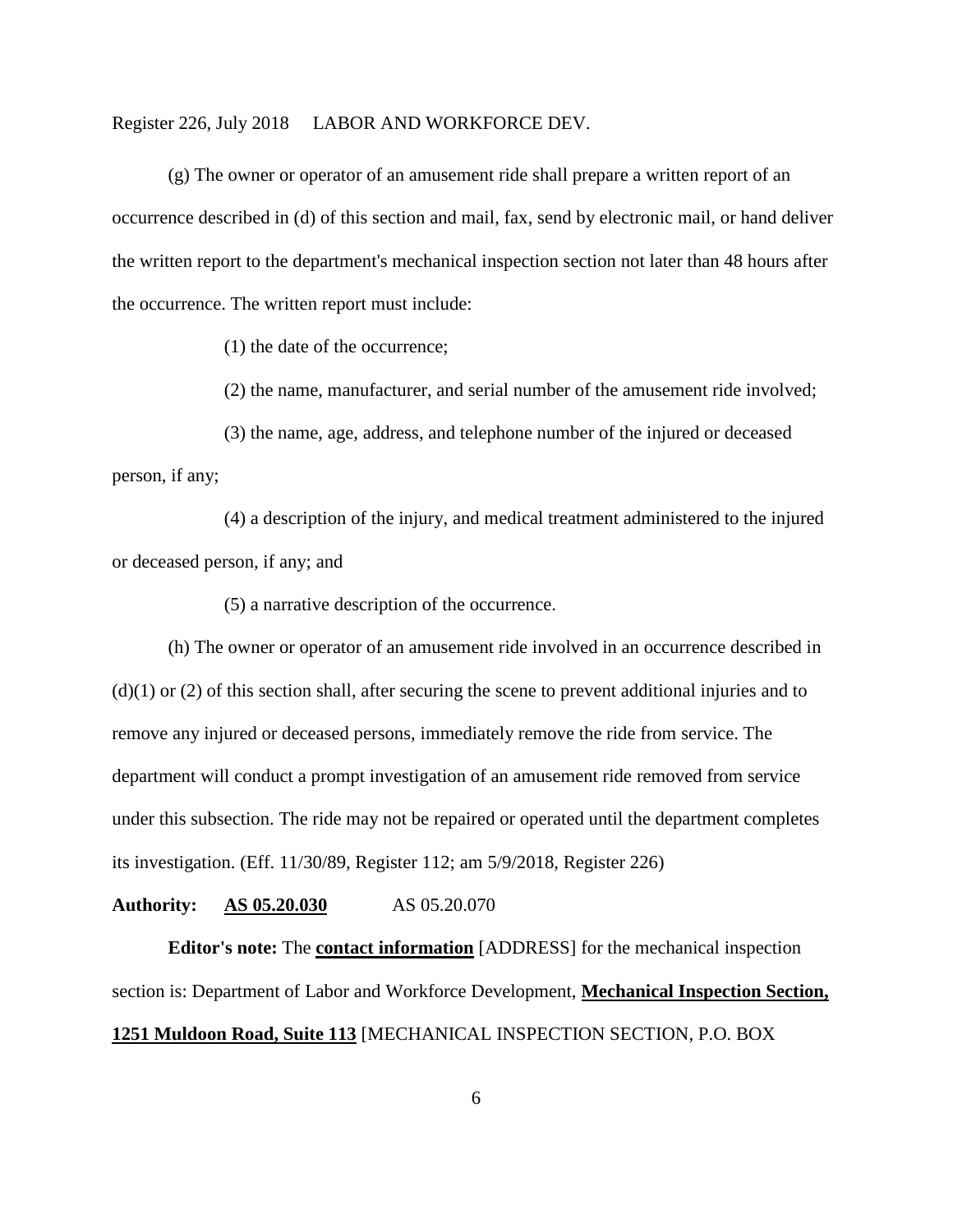107020], Anchorage, Alaska **99504** [99510]; phone: **(907) 269-4925; fax: (907) 269-4932; email address: [Anchorage.LSS-MI@alaska.gov](mailto:Anchorage.LSS-MI@alaska.gov)** [(907) 264-2447].

[AS OF REGISTER 151 (OCTOBER 1999), THE REGULATIONS ATTORNEY MADE TECHNICAL REVISIONS UNDER AS 44.62.125(b)(6) TO REFLECT THE NAME CHANGE OF THE DEPARTMENT OF LABOR TO THE DEPARTMENT OF LABOR AND WORKFORCE DEVELOPMENT MADE BY CH. 58, SLA 1999 AND THE CORRESPONDING TITLE CHANGE OF THE COMMISSIONER OF LABOR.]

8 AAC 78.250 is amended to read:

**8 AAC 78.250. Minimum tramway standards.** The department adopts by reference the **2017** [2006] edition of **B77.1-2017,** *American National Standard for Passenger Ropeways -* [THE AMERICAN NATIONAL STANDARDS INSTITUTE DOCUMENT B77.1-2006,] *Aerial Tramways, Aerial Lifts, Surface Lifts, Tows and Conveyors - Safety Standard***, approved by the American National Standards Institute on May 11, 2017** [REQUIREMENTS]. (Eff. 11/30/89, Register 112; am 6/15/2001, Register 158; am 10/16/2012, Register 204; am 5/9/2018, Register 226)

**Authority:** AS 05.20.070

**Editor's note:** Copies of **B77.1-2017,** *American National Standard for Passenger Ropeways - Aerial Tramways, Aerial Lifts, Surface Lifts, Tows and Conveyors - Safety Standard* [REQUIREMENTS], adopted by reference in 8 AAC 78.250 are **available for public review at the Mechanical Inspection Section, Division of Labor Standards and Safety, Department of**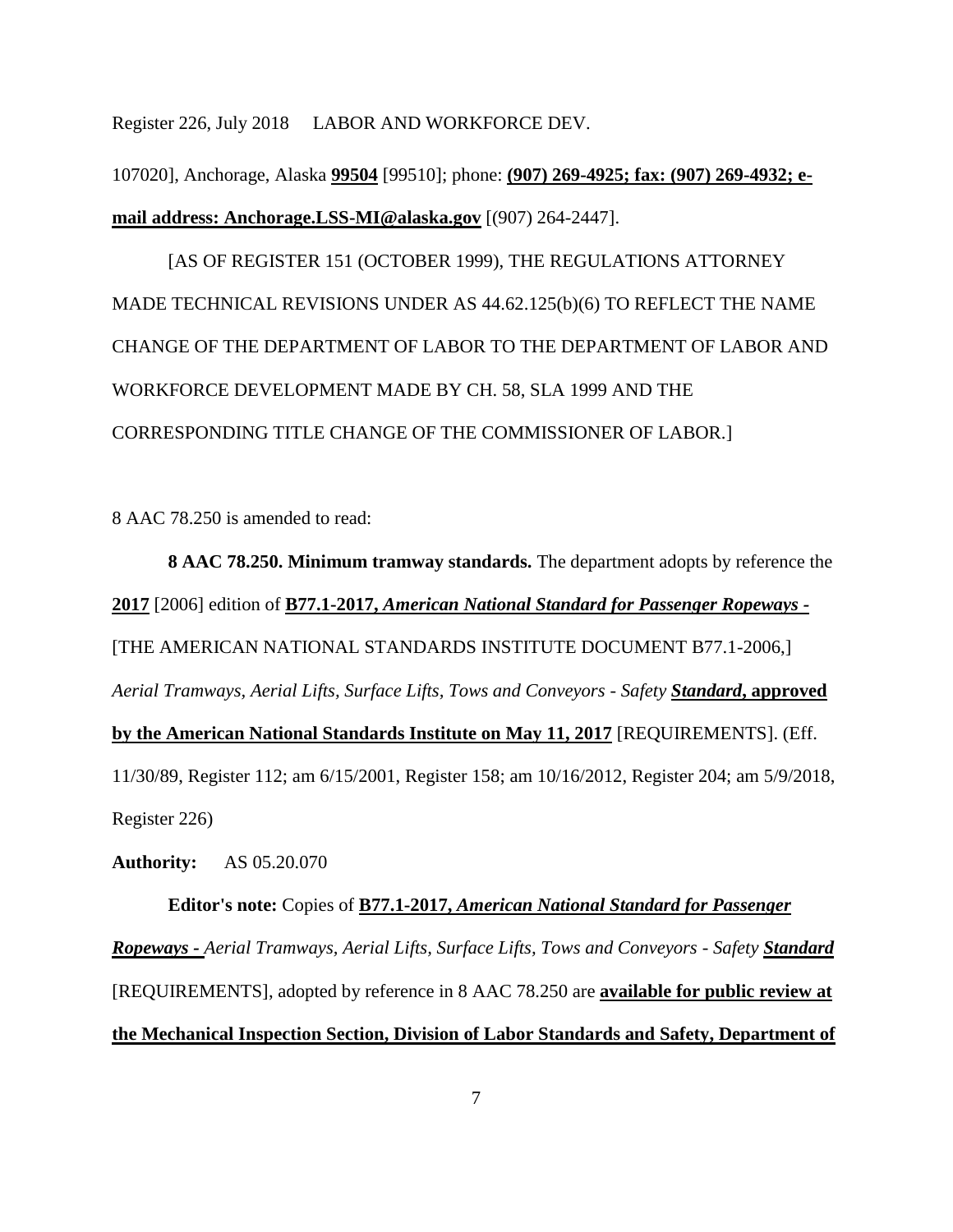# **Labor and Workforce Development, 1251 Muldoon Road, Suite 113, Anchorage, AK 99504; telephone (907) 269-4925. Additionally, copies are** available from the American National Standards Institute, Inc., 25 West 43rd Street, New York, New York 10036**; telephone: (212) 642-4980; Internet address: www.ansi.org**.

8 AAC 78.290(a) is amended to read:

(a) The owner or operator of a tramway **shall** [MUST] have at least \$1,000,000 liability insurance. If the owner or operator of a tramway is a municipality, the municipality is not required to post a liability insurance binder if it can provide proof of **self-insurance** [SELF INSURANCE] satisfactory to the department. Evidence of the insurance or proof of **selfinsurance** [SELF INSURANCE] must be **mailed, faxed, sent by electronic mail, or hand delivered to** [RECEIVED BY] the **department's mechanical inspection section** [DEPARTMENT] at least 10 days before planned operation of the tramway, and must be available at the tramway site.

8 AAC 78.290(d) is repealed:

(d) Repealed 5/9/2018.

8 AAC 78.290 is amended by adding new subsections to read: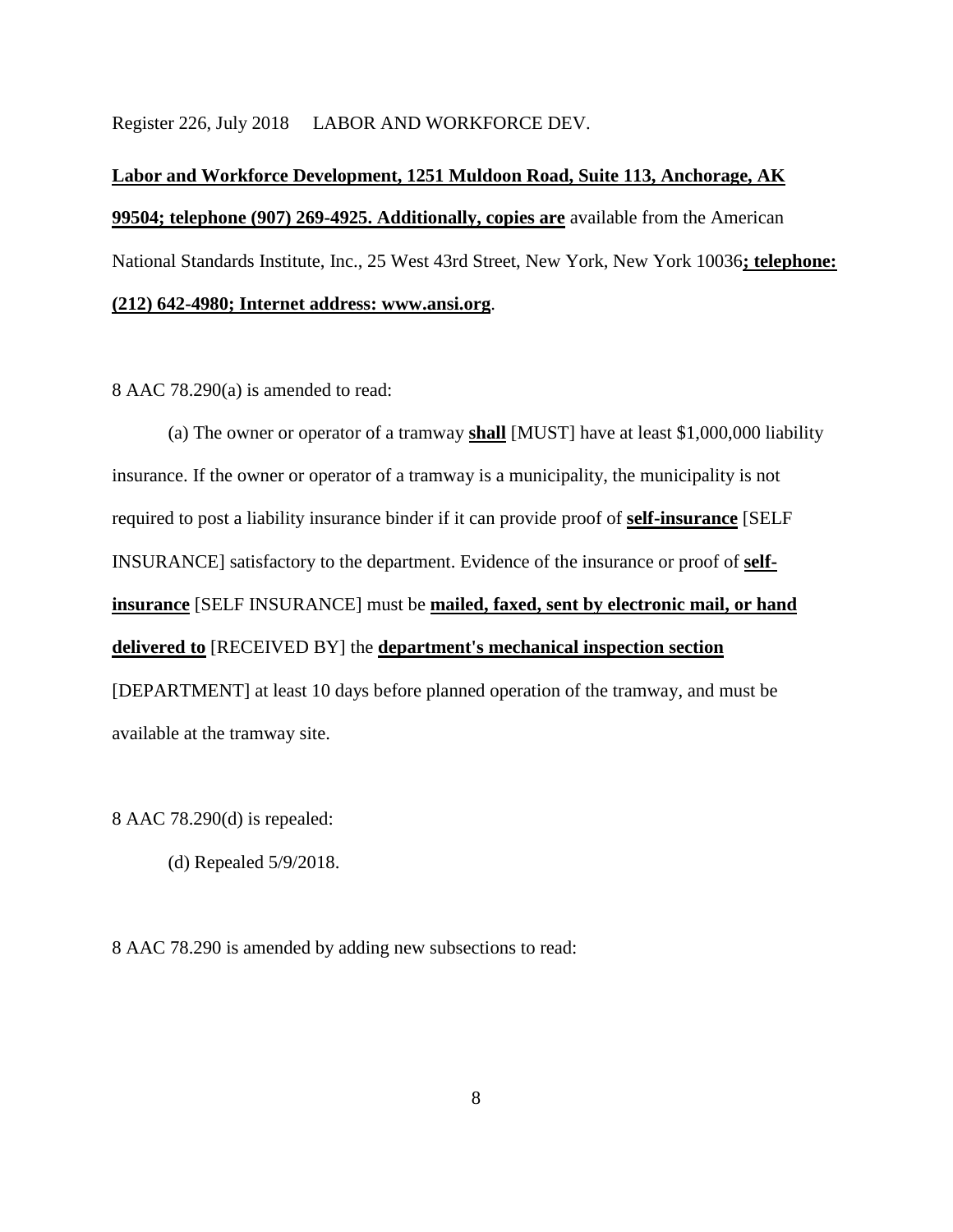(e) The owner or operator of a tramway shall immediately notify the department's mechanical inspection section, by telephone, of any occurrence involving a tramway, if the occurrence results in

(1) the death of a person;

(2) injury to a person that requires ambulance or emergency vehicle transport to a hospital or clinic, and the injury is the result of a mechanical or structural failure of the tramway; or

(3) a mechanical or structural failure of the tramway that affects the safe operation of the tramway.

(f) The owner or operator of a tramway shall, within 24 hours, notify the department's mechanical inspection section, by telephone, facsimile, or electronic mail, of an injury to a person involving an amusement ride, other than a death or injury that is reportable under (e)(1) or (2) of this section.

(g) If an occurrence described in (e) of this section occurs after ordinary business hours of the department's mechanical inspection section, the owner or operator of a tramway shall immediately notify the local police or local office of the Department of Public Safety, division of state troopers, in addition to the notification required in (e) of this section.

(h) The owner or operator of a tramway shall prepare a written report of an occurrence described in (e) of this section and mail, fax, send by electronic mail, or hand deliver the written report to the department's mechanical inspection section not later than 48 hours after the occurrence. The written report must include:

9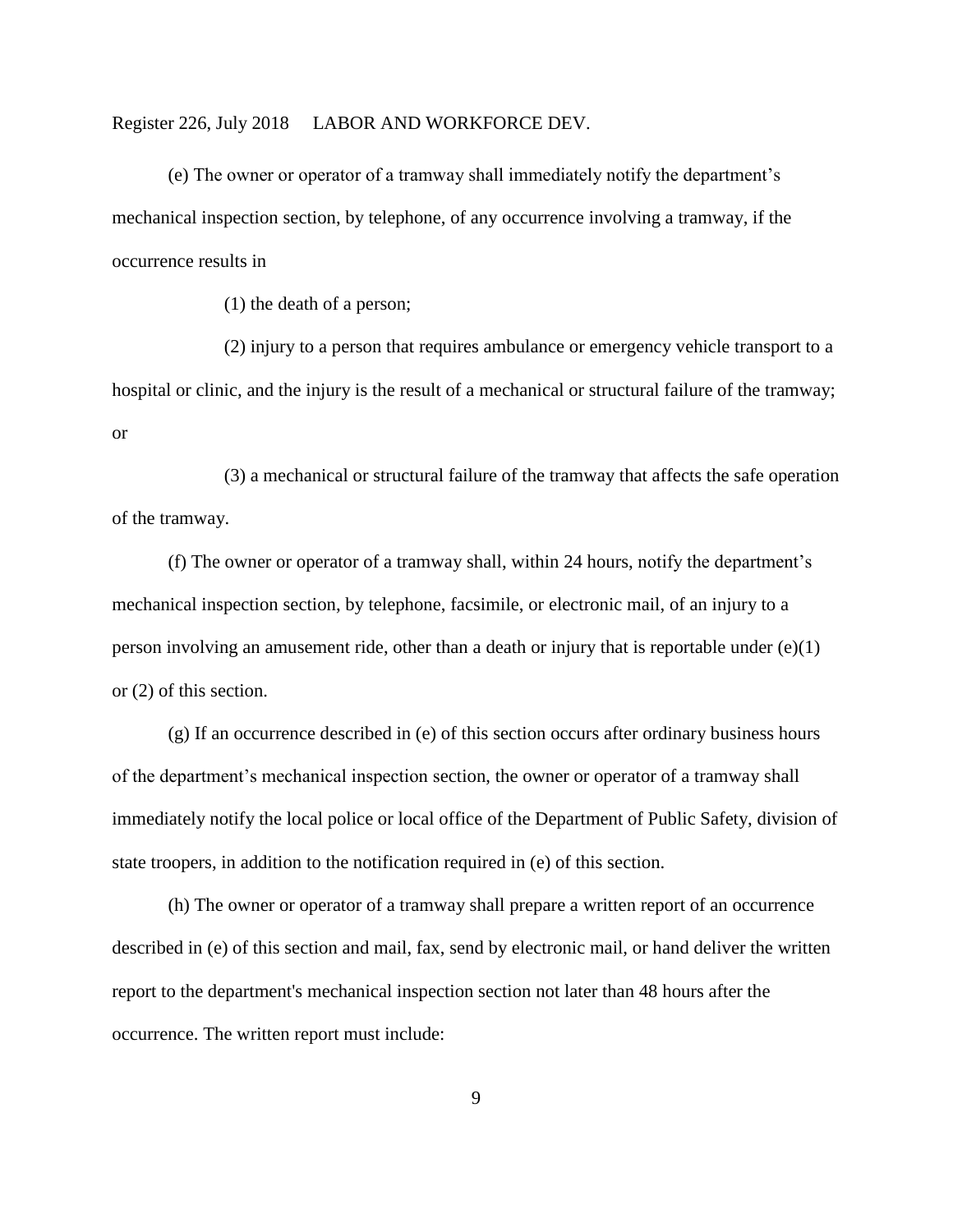(1) the date of the occurrence;

(2) the name, manufacturer, and serial number of the tramway involved;

(3) the name, age, address, and telephone number of the injured or deceased person, if any;

(4) a description of the injury, and medical treatment administered to the injured or deceased person, if any; and

(5) a narrative description of the occurrence.

(i) The owner or operator of a tramway involved in an occurrence described in  $(e)(1)$  or (2) of this section shall, after securing the scene to prevent additional injuries and to remove any injured or deceased persons, immediately remove the tramway from service. The department will conduct a prompt investigation of a tramway removed from service under this subsection. The tramway may not be repaired or operated until the department completes its investigation. (Eff. 11/30/89, Register 112; em am 1/16/90 - 5/15/90, Register 113; am 6/15/2001, Register 158; am 5/9/2018, Register 226)

**Authority: AS 05.20.030** AS 05.20.070

**Editor's note:** The **contact information** [ADDRESS] for the mechanical inspection section is: Department of Labor and Workforce Development, Mechanical Inspection Section, **1251 Muldoon Road, Suite 113** [P.O. BOX 107020], Anchorage, Alaska **99504** [99510]; phone: (907) 269-4925**; fax: (907) 269-4932; e-mail address: [Anchorage.LSS-MI@alaska.gov](mailto:Anchorage.LSS-MI@alaska.gov)**.

[AS OF REGISTER 151 (OCTOBER 1999), THE REGULATIONS ATTORNEY MADE TECHNICAL REVISIONS UNDER AS 44.62.125(B)(6) TO REFLECT THE NAME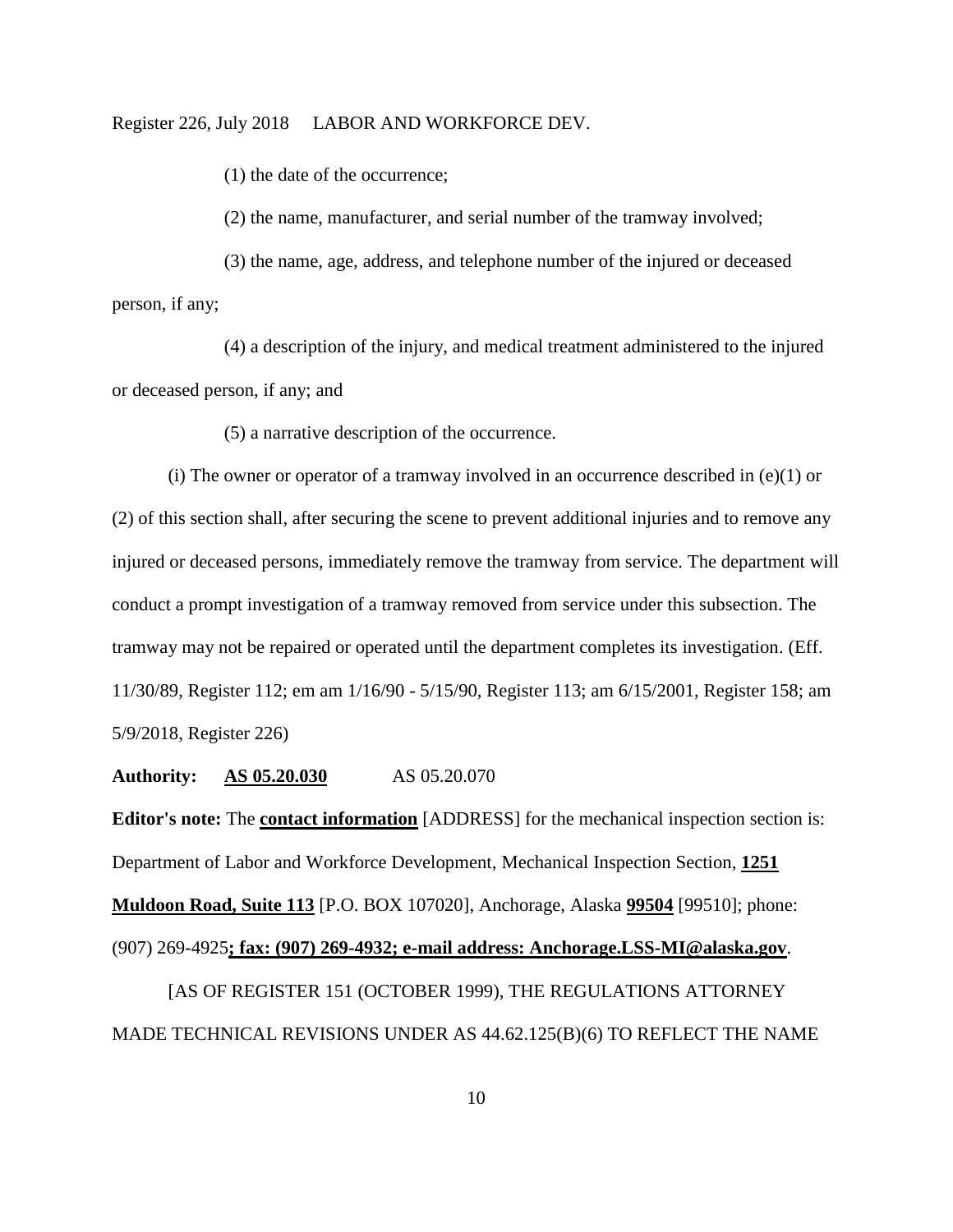CHANGE OF THE DEPARTMENT OF LABOR TO THE DEPARTMENT OF LABOR AND WORKFORCE DEVELOPMENT MADE BY CH. 58, SLA 1999 AND THE CORRESPONDING TITLE CHANGE OF THE COMMISSIONER OF LABOR.]

8 AAC 80.040 is amended to read:

**8 AAC 80.040. Identification of special inspectors.** An individual commissioned as a special inspector shall **pay a fee of \$50 and** obtain an identification card issued by the department. The identification card, issued for a one-year period, must be carried at all times when performing inspections within the state. An identification card may be obtained in person at the Anchorage office of the department. Arrangements may be made in advance to obtain the identification card at any other office of the department by contacting the Anchorage office. The identification card must be returned to the department upon termination of employment. (Eff. 5/24/78, Register 66; am 6/21/84, Register 90; am 10/21/92, Register 124; am 12/17/99, Register 152; am 5/9/2018, Register 226)

**Authority:** AS 18.60.180 **AS 18.60.220** AS 18.60.240

8 AAC 80.120(2)(C) is amended to read:

(C) has submitted a tracer number request form**, paid the department a \$100 tracer tracking fee,** and received a tracer number from the department's Anchorage office. (Eff. 6/21/84, Register 90; am 10/21/92, Register 124; am 12/17/99, Register 152; am 11/1/2000, Register 156; am 5/9/2018, Register 226)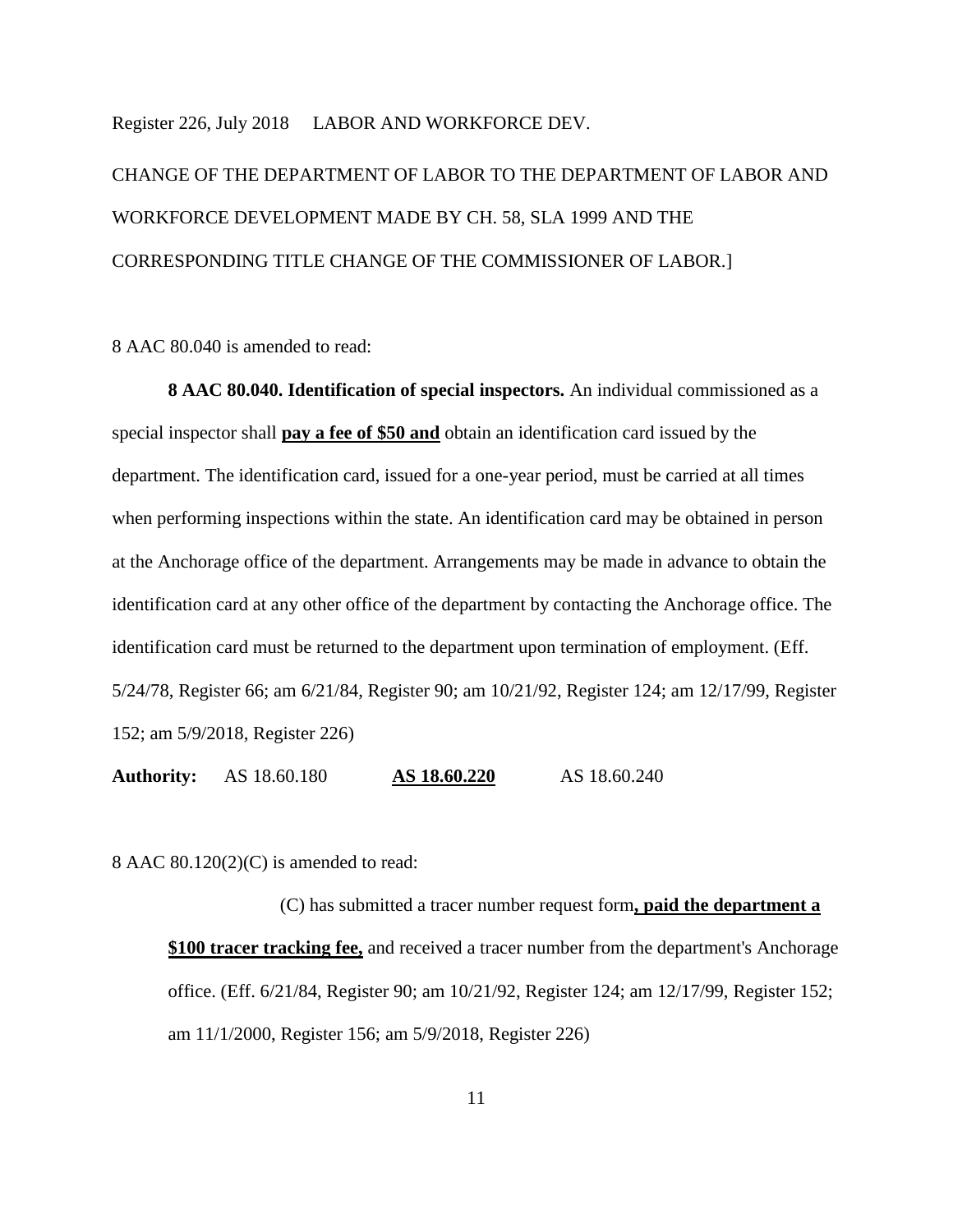# **Authority:** AS 18.60.180 AS 18.60.315 **AS 18.60.360**

**Editor's note:** The tracer number request form prescribed in 8 AAC 80.120(2) is available by contacting the Department of Labor and Workforce Development, Mechanical Inspection Section, **1251 Muldoon Road, Suite 113** [P.O. BOX 107020], Anchorage, Alaska, **99504** [99510-7020], or by calling (907) 269-4925.

8 AAC 90.130(b) is amended to read:

(b) A plumber journeyman certificate of fitness will be issued by the department upon payment of the applicable fees required by AS 18.62.030, if the applicant

#### **(1) passes an examination given by the department; and**

### **(2) submits one of the following:**

**(A)** [(1) SUBMITS] documented proof on a notarized form provided by the department, or by notarized statements on letterhead stationery from employers, that the applicant has a minimum of 8,000 hours of legally obtained work experience in work subject to standards established in AS 18.60.705 and 8 AAC 63.010 [, AND PASSES AN EXAMINATION GIVEN BY THE DEPARTMENT; AN ACCREDITED APPRENTICESHIP CLASSROOM PROGRAM OR EDUCATIONAL TRAINING IN THE PLUMBING FIELD MAY BE SUBSTITUTED FOR UP TO 1,000 HOURS OF WORK EXPERIENCE IN WORK SUBJECT TO STANDARDS ESTABLISHED IN AS 18.60.705 AND 8 AAC 63.010]; or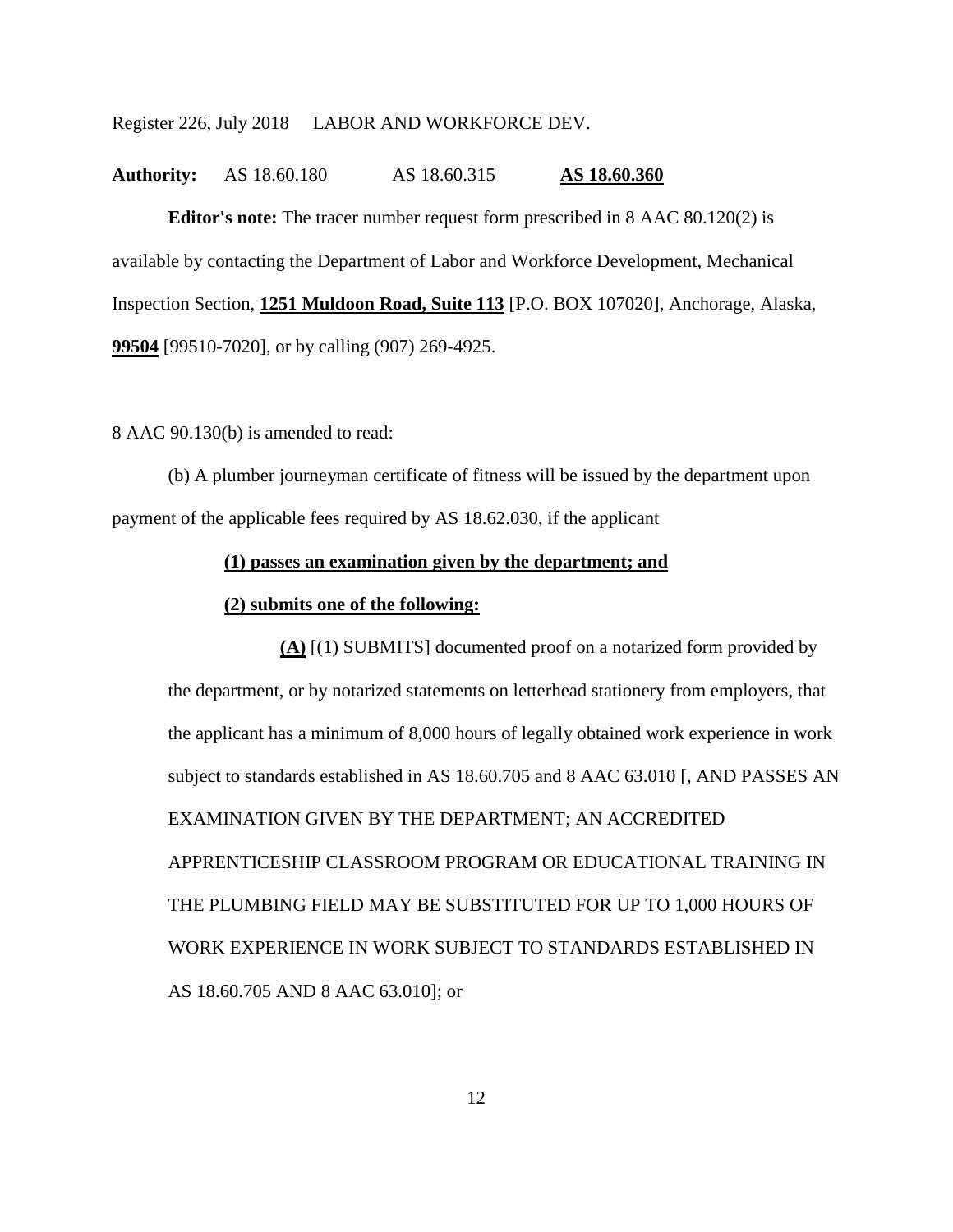#### **(B)** [(2) PRESENTS TO THE DEPARTMENT, ON A FORM

PROVIDED BY THE DEPARTMENT,] a sworn affidavit from an official of an Alaskabased union**, on a form provided by the department,** that demonstrates that the applicant meets the experience requirements set out in  $(A)$   $[(1)]$  of this **paragraph** [SUBSECTION AND PASSES AN EXAMINATION GIVEN BY THE DEPARTMENT]; the affidavit must specify

**(i)** [(A)] the number of qualifying **hours of** [HOURS'] experience the applicant claims for classification for which the applicant seeks certification; [APPRENTICESHIP HOURS MUST BE NOTED IF APPRENTICESHIP HOURS ARE BEING USED FOR QUALIFICATION;]

**(ii)** [(B)] the inclusive dates during which the hours claimed in **(i)**

[(A)] of this **subparagraph** [PARAGRAPH] were worked; and

[(C) REPEALED 12/25/98;]

**(iii)** [(D)] the type of work performed and the name of each

contractor for whom the work was performed.

8 AAC 90.130(c) is amended to read:

(c) The department will count no more than

(1) 500 hours of plumber restricted PU work toward the work experience required in  $(b)$   $[(b)(1)]$  of this section; or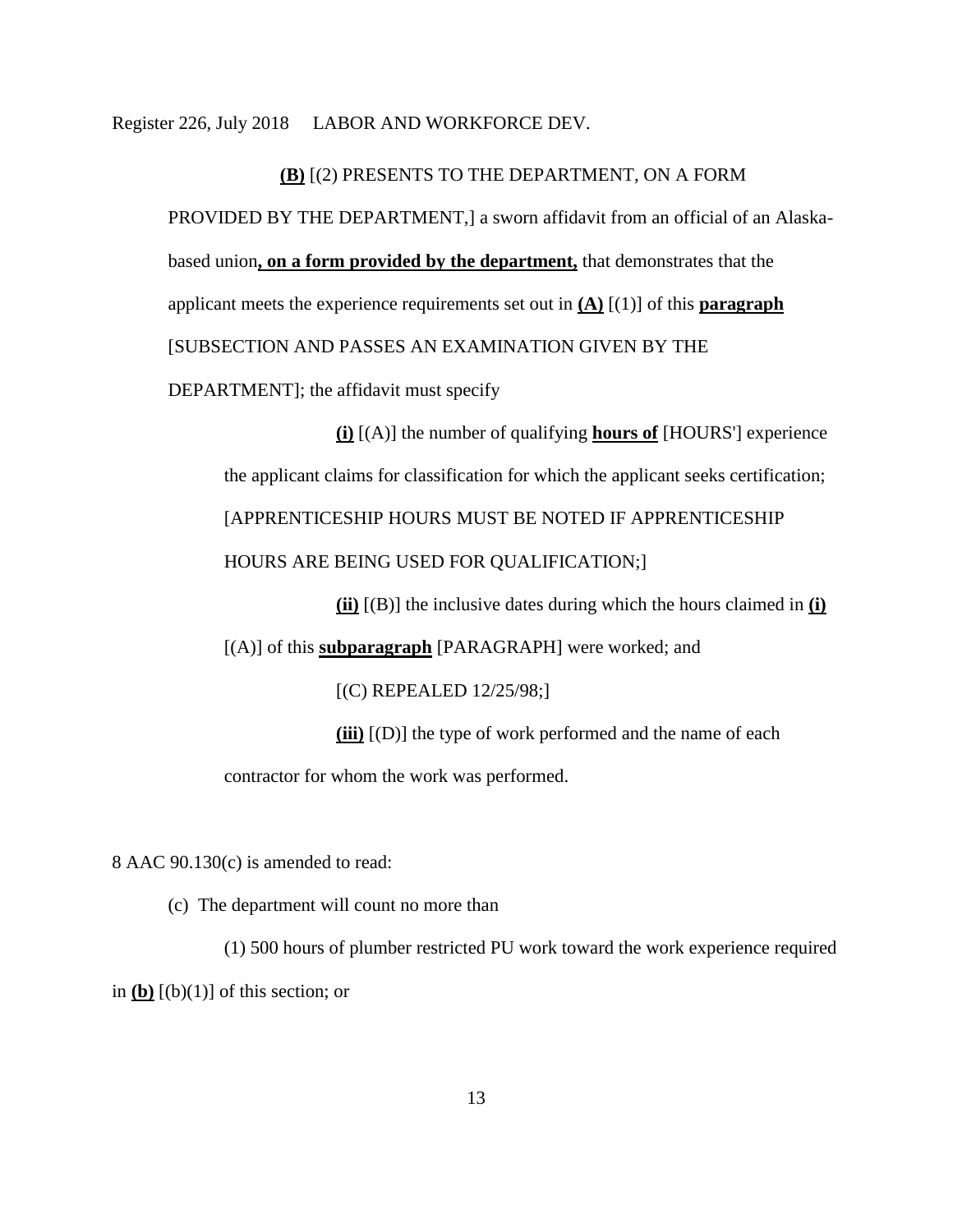(2) 2,000 hours of plumber restricted PG work toward the work experience required in  $[(b)(1)]$  **of this section.** 

8 AAC 90.130 is amended by adding a new subsection to read:

(d) Classroom hours earned in a United States Department of Labor registered apprenticeship program or accredited educational training program in the plumbing field may be substituted for up to 1,000 hours of work experience required under (b) of this section. (Eff. 9/13/80, Register 75; am 12/25/98, Register 148; am 11/1/2000, Register 156; am 9/27/2008, Register 187; am 5/9/2018, Register 226)

| <b>Authority:</b> | AS 18.62.020 | AS 18.62.050 | AS 18.62.070      |
|-------------------|--------------|--------------|-------------------|
|                   | AS 18.62.030 | AS 18.62.060 | [AS $23.05.060$ ] |

8 AAC 90.160(b) is amended to read:

(b) An electrician journeyman certificate of fitness will be issued by the department upon payment of the applicable fees required by AS 18.62.030, if the applicant

# **(1) passes an examination given by the department; and**

# **(2) submits one of the following:**

**(A)** [(1) SUBMITS] documented proof on a notarized form provided by the department, or by notarized statements on letterhead stationery from employers, that the applicant has a minimum of 8,000 hours of legally obtained work experience as an electrician performing work subject to standards of the *National Electrical Code*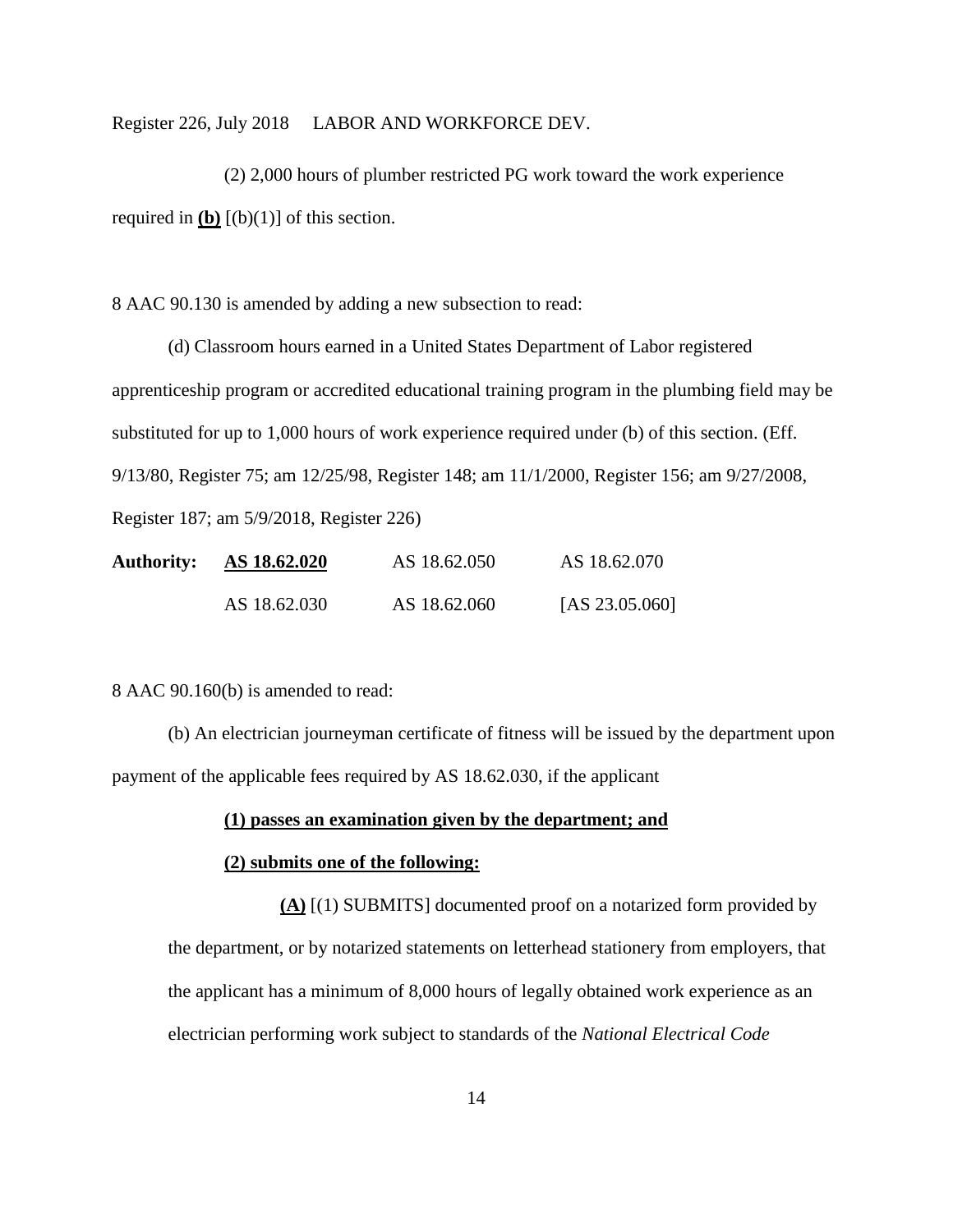established in AS 18.60.580 and 8 AAC 70.025 [, AND PASSES AN EXAMINATION GIVEN BY THE DEPARTMENT]; or

**(B)** [(2) PRESENTS TO THE DEPARTMENT, ON A FORM PROVIDED BY THE DEPARTMENT,] a sworn affidavit from an official of an Alaskabased union**, on a form provided by the department,** that demonstrates that the applicant meets the work experience requirements set out in **(A)** [(1)] of this **paragraph** [SUBSECTION, AND PASSES AN EXAMINATION GIVEN BY THE DEPARTMENT]; the affidavit must specify

**(i)** [(A)] the number of qualifying **hours of** [HOURS'] experience the applicant claims for the classification for which the applicant seeks certification; [APPRENTICESHIP HOURS MUST BE NOTED IF APPRENTICESHIP HOURS ARE BEING USED FOR QUALIFICATION;] **(ii)** [(B)] the inclusive dates during which the hours claimed in **(i)** [(A)] of this **subparagraph** [PARAGRAPH] were worked; and **(iii)** [(C)] the type of work performed and the name of each contractor for whom the work was performed.

8 AAC 90.160(d) is amended to read:

(d) **Classroom hours earned in a United States Department of Labor registered apprenticeship** [AN ACCREDITED APPRENTICESHIP CLASSROOM] program or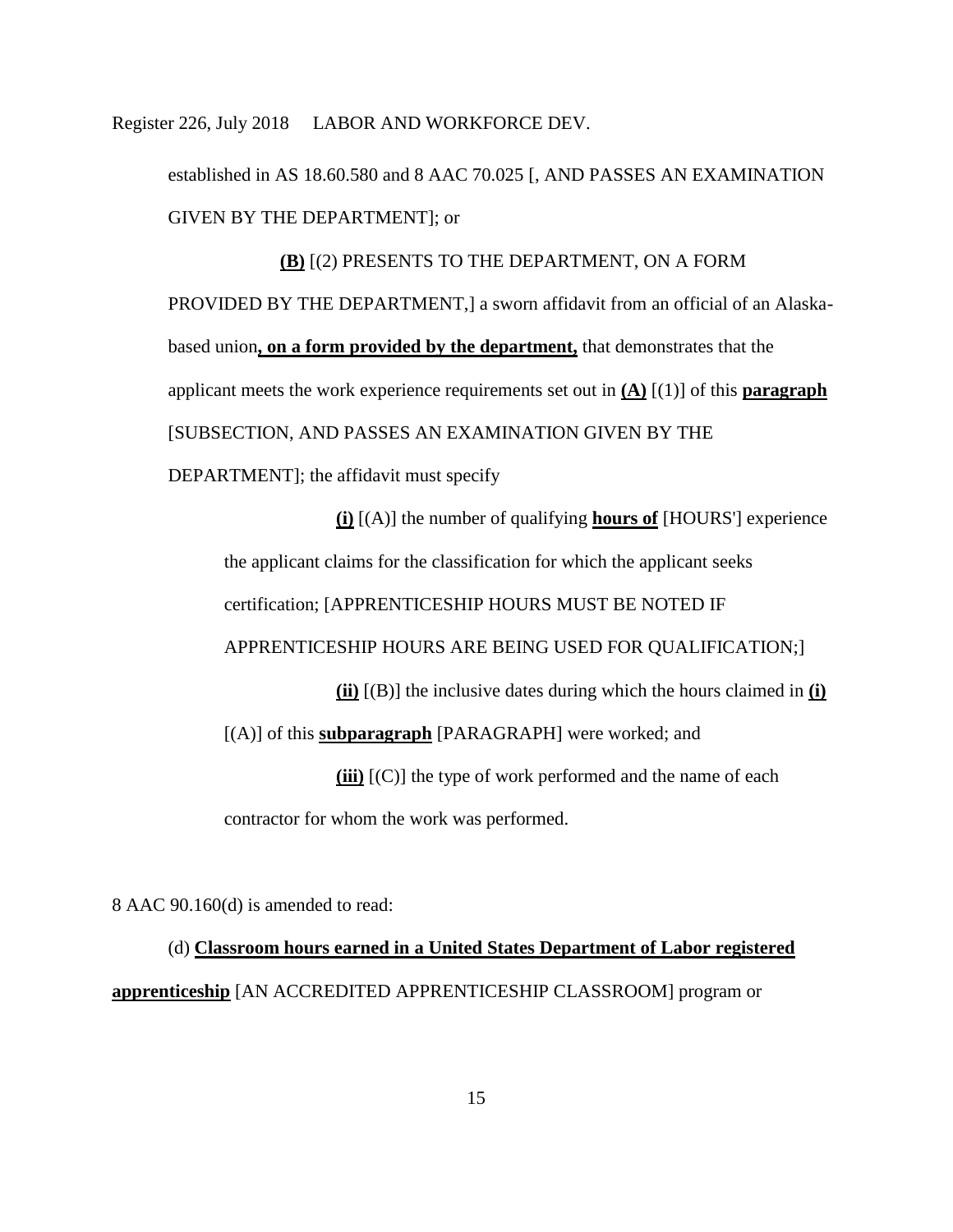**accredited** educational training **program** in the electrical field may be substituted for up to 1,000 **hours of** [HOURS'] work experience required under this section.

8 AAC 90.160(e) is amended to read:

(e) Up to 1,000 hours **of** experience as a power lineman may be used to meet the work **experience** [EXPEDIENCE] requirements of this section.

(Eff. 9/13/80, Register 75; am 12/25/98, Register 148; am 12/17/99, Register 152; am 9/25/2002,

Register 163; am 9/27/2008, Register 187; am 5/9/2018, Register 226)

**Authority: AS 18.62.020** AS 18.62.050 AS 18.62.070 AS 18.62.030 AS 18.62.060

8 AAC 90.162(b) is amended to read:

(b) A power lineman journeyman certificate of fitness will be issued by the department upon payment of the applicable fees required by AS 18.62.030, if the applicant

## **(1) passes an examination given by the department; and**

# **(2) submits one of the following:**

**(A)** [(1) SUBMITS] documented proof on a notarized form provided by the department, or notarized statements on letterhead stationery from employers, that the applicant has a minimum of 8,000 hours of legally obtained work experience as a power lineman performing work subject to the *National Electrical Safety Code* established in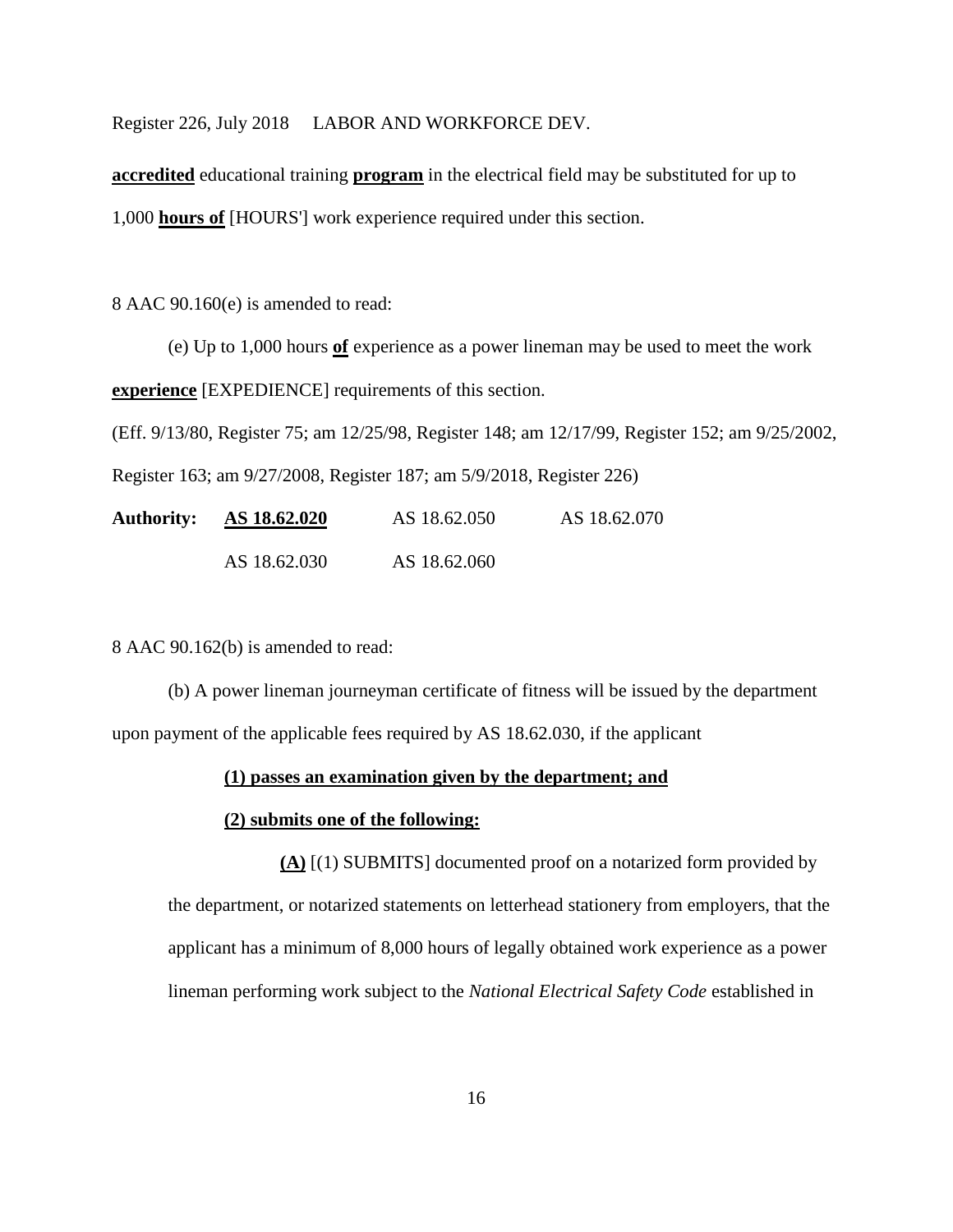AS 18.60.580 and 8 AAC 70.025 [, AND PASSES AN EXAMINATION GIVEN BY THE DEPARTMENT]; or

**(B)** [(2) PRESENTS TO THE DEPARTMENT, ON A FORM PROVIDED BY THE DEPARTMENT,] a sworn affidavit from an official of an Alaskabased union**, on a form provided by the department,** that demonstrates that the applicant meets the work experience requirements set out in **(A)** [(1)] of this **paragraph** [SUBSECTION, AND PASSES AN EXAMINATION GIVEN BY THE DEPARTMENT]; the affidavit must specify

**(i)** [(A)] the number of qualifying **hours of** [HOURS'] experience the applicant claims for the classification for which the applicant seeks certification; [APPRENTICESHIP HOURS MUST BE NOTED IF APPRENTICESHIP HOURS ARE BEING USED FOR QUALIFICATION;] **(ii)** [(B)] the inclusive dates during which the hours claimed in **(i)** [(A)] of this **subparagraph** [PARAGRAPH] were worked; and **(iii)** [(C)] the type of work performed and the name of each contractor for whom the work was performed.

8 AAC 90.162(c) is amended to read:

(c) **Classroom hours earned in a United States Department of Labor registered apprenticeship** [AN ACCREDITED APPRENTICESHIP CLASSROOM] program or